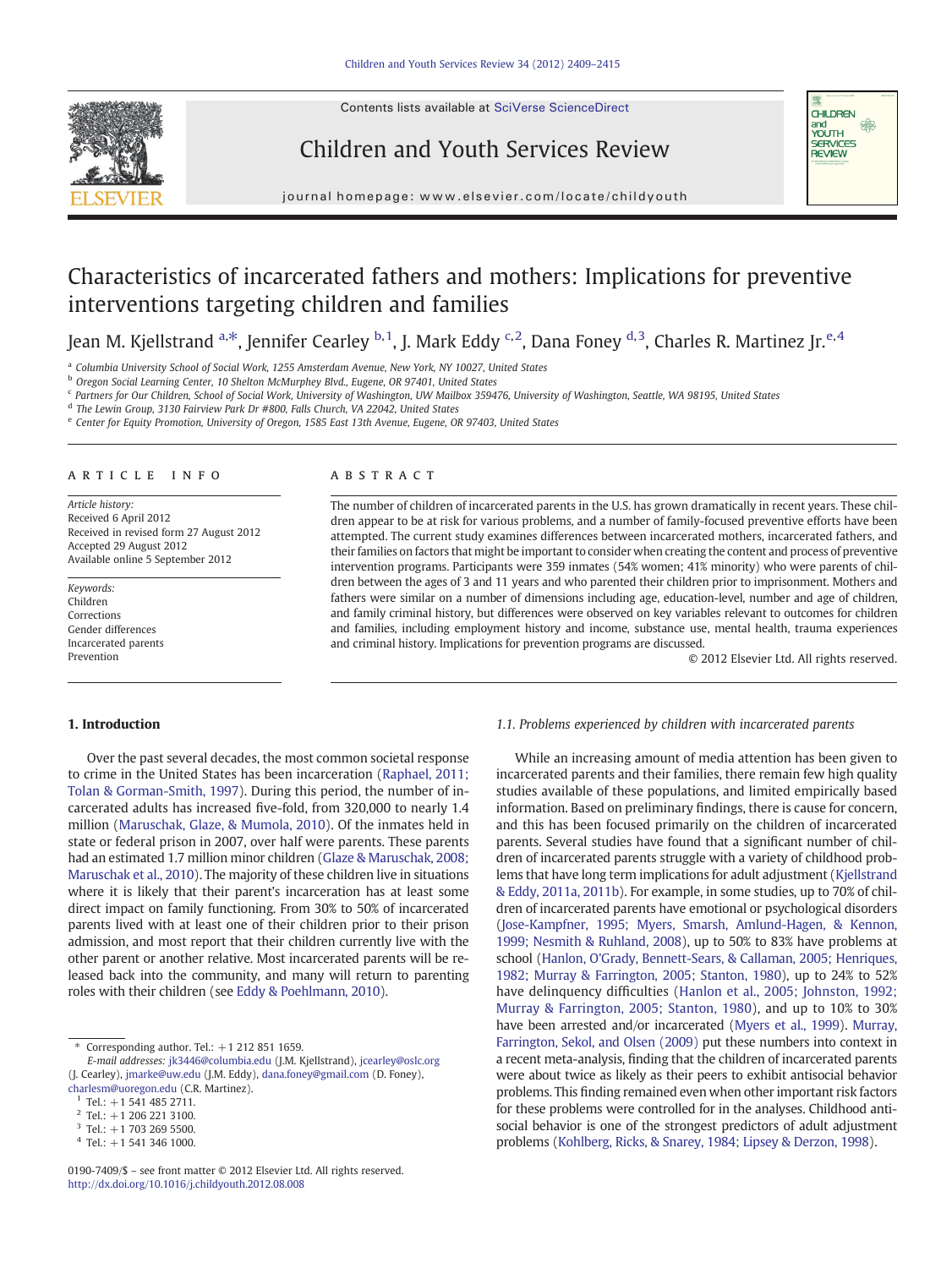# 1.2. Child and family-centered programs for families with an incarcerated parent

The notion that the children of incarcerated parents are "at risk" for problems, has led to a proliferation of prevention oriented child and family-centered programs, such as mentoring for children (e.g., Eddy et al., in press-a; [Hanlon, Carswell, & Rose, 2006](#page-5-0)) and parenting programs for inmates (e.g., [Eddy et al., 2008; Hoffmann,](#page-5-0) [Byrd, & Kightlinger, 2010; Palusci, Crum, Bliss, & Bovolek, 2008](#page-5-0)). Prison-based parenting programs have been of particular interest, and the number of inmates participating in them has increased in recent years [\(Eddy, Kjellstrand, Martinez, & Newton, 2010; Hoffmann et](#page-5-0) [al., 2010; Palusci et al., 2008](#page-5-0)). Unfortunately, the limited information about incarcerated parents and their children and families places practitioners and researchers with an interest in prevention programs in a difficult situation, namely uncertainty about what should and should not be different about these programs for this population of families. A common response has been no response ([Eddy et al., 2010](#page-5-0)). Existing programs developed for parents living in the community are often delivered to inmates either "as is" or with minimal, anecdotally based modifications [\(Eddy et al., 2008](#page-5-0)). Whether or not this is sufficient in terms of generating positive outcomes is unknown.

In this paper we provide information on the characteristics of incarcerated parents who participated in a longitudinal study of a prison-based parenting education program. We then explore how these characteristics and experiences are similar or different for incarcerated mothers and incarcerated fathers. Examining gender differences and similarities is a first step in understanding the contextual issues that surround incarcerated parents and their families, and provides information crucial to consider in the development of targeted, relevant, and effective preventive interventions.

#### 1.3. Characteristics of incarcerated mothers and fathers

Research on inmates in general has found that incarcerated women tend to have higher rates of unemployment and lower levels of income than men ([Greenfeld & Snell, 1999; McClellan, Farabee, & Crouch,](#page-5-0) [1997\)](#page-5-0). Initial research on inmate parents has yielded similar patterns between incarcerated mothers and fathers. In a recent national assessment of incarcerated parents, [Mumola \(2000\)](#page-6-0) found that the unemployment rate for inmate mothers (50%) was nearly twice that of incarcerated fathers (27%) prior to imprisonment. Despite this, mothers and fathers were equally likely to be the main financial support for their children [\(Glaze & Maruschak, 2008](#page-5-0)). Further, the study revealed that while half of state inmate fathers had earned more than \$1000 per month, only a third of mothers had earned that amount. This finding, combined with the finding that only 12.5% of inmate mothers were living in two-parent households, paints an especially bleak picture in terms of overall household income for families with an incarcerated mother.

In the area of substance use, preliminary findings indicate gender differences both in the prevalence and type of drugs used by inmates prior to prison ([Glaze & Maruschak, 2008; McClellan et al., 1997;](#page-5-0) [Mumola, 2000](#page-5-0)). Research on inmates in general has found that past illicit drug use is significantly higher among women than men, especially in the use of hard drugs such as heroin and crack cocaine [\(Greenfeld &](#page-5-0) [Snell, 1999; McClellan et al., 1997; Peters, Strozier, Murrin, & Kearns,](#page-5-0) [1997](#page-5-0)). Inmate parents seem to have a similar pattern of past substance use. [Mumola \(2000\)](#page-6-0) found that overall substance abuse was extensive among inmate parents, with a majority (58%) reporting using drugs one month prior to their arrest, and many reporting being under the influence of drugs (34%) or alcohol (37%) at the time of their arrest. However, a higher percentage of state inmate mothers (65%) reported drug use both in the month prior to their offense (compared to 58% of fathers) and at the time of offense (42% as compared to 33% of fathers). The prevalence of different types of drugs varied between the genders as

well. Mothers in state prisons were nearly twice as likely to report using cocaine-based drugs (45%) and opiates (16%) in the month prior to their arrest as fathers (26% and 9%, respectively). This pattern of drug usage was similar at the time of arrest. Fathers, on the other hand, were nearly twice as likely to report marijuana usage the month prior (40%) and at the time of arrest (16%) than mothers (28% and 9%, respectively). Alcohol use seems to differ between the genders as well ([McClellan et](#page-6-0) [al., 1997; Mumola, 2000](#page-6-0)). While inmate mothers and fathers reported a similar prevalence of alcohol-related problems [\(Mumola, 2000](#page-6-0)), a larger percentage of fathers (37%) incarcerated in state prison reported being under the influence of alcohol at the time of the offense than mothers (29%).

Mental illness is a third area where there appears to be a difference between inmate mothers and fathers. In prison populations overall, inmate women report more mental health problems than inmate men [\(Magaletta, Diamond, Faust, & Daggett, 2009](#page-6-0)). Two studies of incarcerated parents have found similar patterns. In [Glaze and Maruschak](#page-5-0) [\(2008\)](#page-5-0), state incarcerated mothers were 1.5 as likely to report medical problems and mental illness as incarcerated fathers. Another recent study ([Dallaire, 2007\)](#page-5-0) found similar results, with 15% of incarcerated mothers with minor children reporting an emotional or mental illness as compared to 7% of incarcerated fathers.

While there are only a few studies that have examined family backgrounds of incarcerated parents specifically, a significant percentage of inmates have a history of experiencing traumatic events. In a recently released Bureau of Justice Statistics report [\(James & Glaze, 2006](#page-5-0)), 32% of state inmates had parents who abused drugs or alcohol, 22% had a parent who had been incarcerated, and 19% had been abused either physically or sexually as a child. For women inmates, the likelihood of past trauma is greater particularly in the areas of physical or sexual abuse, where over half (56%) women in state prison reported a history of these types of abuse. In another study examining gender differences in inmates, [McClellan et al. \(1997\)](#page-6-0) found that women inmates were more likely than men, both as children and as adults, to have been mistreated, abused, experienced mental/emotional abuse, or have felt unsafe or in danger. Initial research focusing specifically on incarcerated parents indicates similar traumatic backgrounds ([Greene, Haney, &](#page-5-0) [Hurtado, 2000; Ventura, Lambert, White, & Skinner, 2007](#page-5-0)). Additionally,[Glaze and Maruschak \(2008\)](#page-5-0) found that mothers in state prison were twice as likely as fathers to report homelessness in the year prior to their most recent arrest (and thus to have been in particularly vulnerable circumstances in regards to events such as abuse), and were 4 times more likely than fathers to report past physical or sexual abuse.

Another potential area of importance in terms of differences between incarcerated mothers and fathers is the degree to which and duration that a child was in contact with the incarcerated parent prior to imprisonment. This, in turn, has implications for the level of disruption the child experienced due to the parent's incarceration. Incarcerated mothers were far more likely to have lived with their children in the month prior to incarceration than incarcerated fathers [\(Glaze & Maruschak, 2008; Mumola, 2000\)](#page-5-0). Of these mothers, over 40% were single parents ([Glaze & Maruschak, 2008; Mumola, 2000\)](#page-5-0). During the incarceration of their parents, the majority of all children remained with a member of their family. For those children with an incarcerated father, most (over 88%) continued to live with their mother. In contrast, children with an incarcerated mother lived with their fathers only a third of the time; most lived with a grandparent or another relative ([Glaze & Maruschak, 2008; Mumola, 2000\)](#page-5-0).

The largest study to directly examine incarcerated mothers versus fathers was the U.S. Department of Justice Survey of Inmates in State and Federal Correctional Facilities, which included 6146 parent inmates, including 1014 women. Recent analyses of these data yielded several key findings related to outcomes for adult children of parent inmates ([Dallaire, 2007](#page-5-0)). Most notably, the adult children of incarcerated mothers were 2.5 times more likely to be incarcerated than the adult children of fathers. Further, parents with more risk factors were found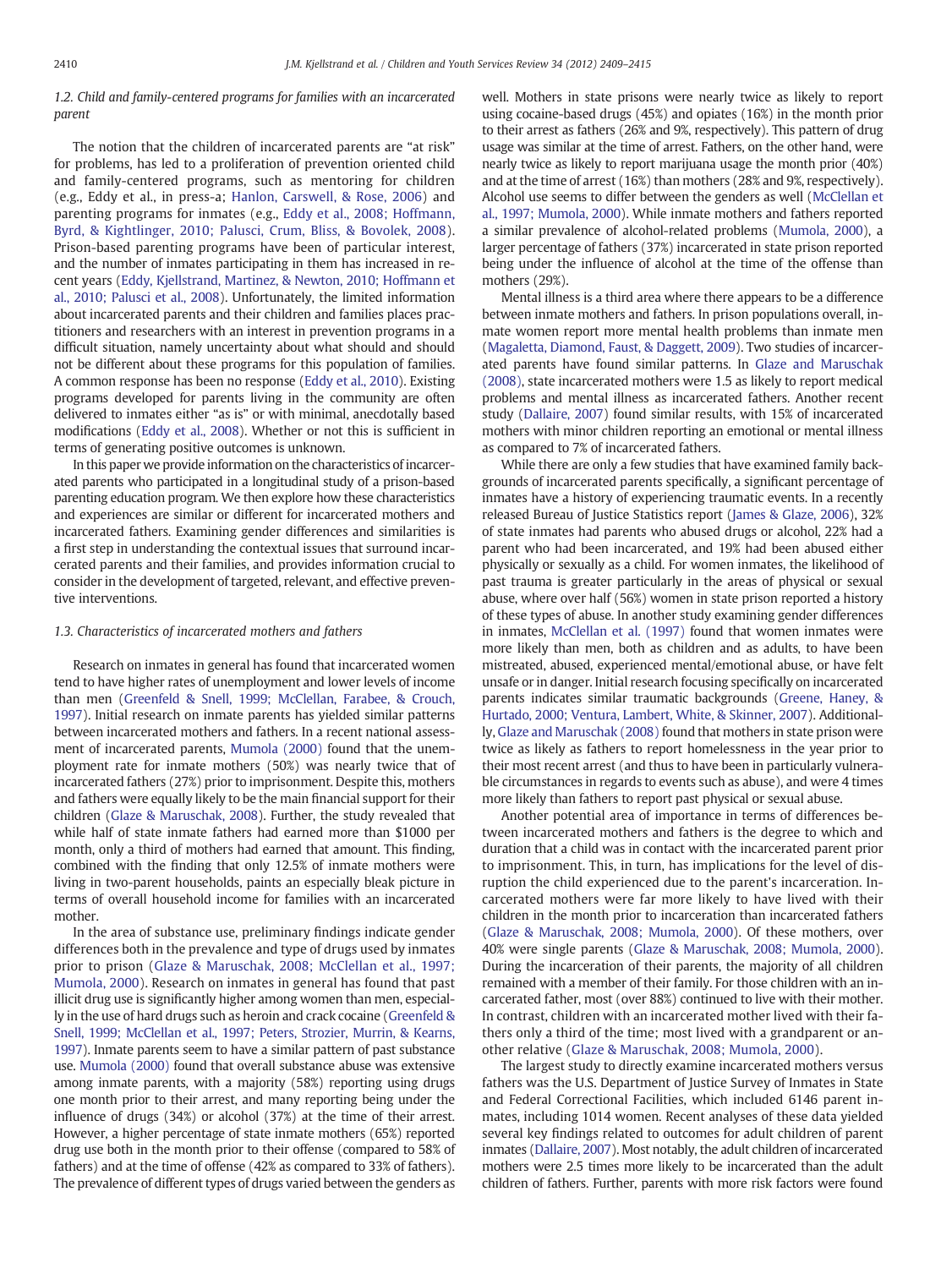to be more likely to report that their adult children have been incarcerated, especially mothers. Finally, the risk of incarceration for the adult children of women who used drugs regularly was particularly high. This study also found that mothers reported significantly higher rates of familial incarceration than fathers, and that mothers of minor children reported that their children were in non-familial care at higher rates than fathers. Potential differences between inmate mothers and fathers in terms of their backgrounds, characteristics, and current family situations are likely to translate to differential experiences, risks, and needs for the families and children of the inmates.

#### 1.4. Research questions

The current study expands on existing research by examining differences between incarcerated mothers and fathers who were involved in parental roles with their children prior to incarceration and expect to be involved after release. One difficulty with the existing studies on mothers and fathers is that parents are included who may have had, or will have, little or no contact with their children. Our focus here is on parents who parented their children in the past and who expect to play some role in parenting their children in the future. In a time of limited resources in the public and non-profit sectors, focusing on this particular subgroup of incarcerated parents seems particularly appealing. We investigate how this group of incarcerated mothers and fathers is similar and different in terms of three key areas: their backgrounds and experiences, where their children are living during their sentences, and their current contact with their children.

#### 2. Method

# 2.1. Design

Data are from the first, "baseline" assessment of the Parent Child Study, a randomized controlled trial of a prison-based version of an evidence-informed parent management training program called Parenting Inside Out (see [Eddy et al., 2008,](#page-5-0) in press-b, for further information). Participants were recruited from all state correctional institutions operated by the Oregon Department of Corrections (DOC). However, the parent management training program, and the study, were only conducted within four "releasing" institutions (3 for men, 1 for women), where inmates were sent prior to discharge from lock-up. These institutions are located within or near the major urban population center of the state. Once an inmate expressed interest in study participation, eligibility was determined. If a potential participant who met all other eligibility criteria did not reside in one of the participating releasing institutions, a transfer was requested. After transfers were complete, to ensure demographic diversity in the sample, women and minority participants were oversampled from the eligible pool, with targets of 50% women and 50% racial/ethnic minority participants. Participants were then randomized into the parent management training condition or to a "services as usual" condition. Assessments were conducted with the full sample at baseline (prior to the start of the intervention), at 3 months (following the intervention), and then again at six months after release from prison. Official records data were collected at various points during the study. The study was approved both by the federal Office of Human Research Protections and by the Oregon Social Learning Center Institutional Review Board.

# 2.2. Recruitment

To be eligible, an inmate was required to: (1) have at least one child between the ages of 3 and 11 years old, (2) have the legal right to contact their child, (3) have had some role in parenting their children in the past and an expectation of playing some such role in the future, (4) possess contact information for the caregiver of at least one of his or her minor children, (5) have not committed either a crime against a child or any

type of sex offense, (6) have less than 9 months remaining before the end of his or her prison sentence, and (7) reside in a study institution or to have the DOC be willing to transfer him or her to a study institution. Recruitment took place over a three year period. During this time, the study was advertised through a variety of means, including advertisements in institutional newspapers and on bulletin boards, announcements during institutional club meetings, and informational meetings about the study. To encourage the participation of racial and ethnic minorities, a bicultural, bilingual team developed recruitment strategies for participants from the major racial and ethnic groups represented in the corrections system. Inmates were invited to send a letter through prison mail if they were interested in participating in the study. Of the 1483 inmates who expressed interest in the study and who participated in an in-person screening interview, 453 were eligible. The most common reasons for ineligibility were having no children in the appropriate age range and having a planned release date that was greater than 9 months in the future. Of eligible inmates, about 80% consented to participate in the study. While participation rates were high for both men and women, women were significantly more likely to participate in the study (i.e., 92% of eligible women versus 68% of eligible men). The majority (66%) of men who did not participate refused because they did not want to transfer to a study institution. The DOC accepted most transfer requests.

#### 2.3. Sample

Participants ( $N=359$ ) included 161 incarcerated men (45%) and 198 incarcerated women (55%). In terms of race/ethnicity, 60% of participants were White, 13% African American, 11% multi-racial, 8% Native American, and 8% Latino (versus 76% White, 10% African American, 2% Native American, and 11% Latino in the DOC population at large ([DOC, 2006\)](#page-5-0), and 86.6% White, 1.6% African American, 1.3% Native American, and 8% Latino in the Oregon population at large [\(U.S. Census Bureau, 2000\)](#page-6-0). Just over 26% of participants could speak a language other than English. Men were significantly more likely to have been sentenced for a person crime (61% versus 40%). The typical participant was the parent of three children. For each inmate, one child who met eligibility criteria (i.e., between the ages of 3 and 11 years of age) was chosen as the child of interest for the study. The average age of this child was 8 years old. In the month before the inmate was incarcerated, 34% of parents had lived with their children full-time, 9% part-time, 18% visited with their children at least once a week, 14% less than once a week, and the remainder had little or no contact. Men and women did not differ in terms of prior contact.

#### 2.4. Measures

The baseline parent interview, conducted in two separate in-person sessions, contains self-report questions focused on the life of the parent and his or her child and family before and during prison. The first session included questions about the parent's family of origin, childhood memories, intimate relationships, friendships, systems experiences, health and life experiences, spirituality and religion, culture, and expectations around the future. The second session focused on the parent– child relationship, including child health, the child's upbringing, child behavior, child friends, the relationship between the parent and caregiver, parenting strategies, and the future outlook for the child. The constructs of interest in this report are measured with one item questions, and the items have face validity.

# 2.5. Analytic strategy

Pearson chi square tests of differences among proportions, Goodman and Kruskal's gamma, and independent sample t-tests for equality of means were utilized to compare males and females in the sample. In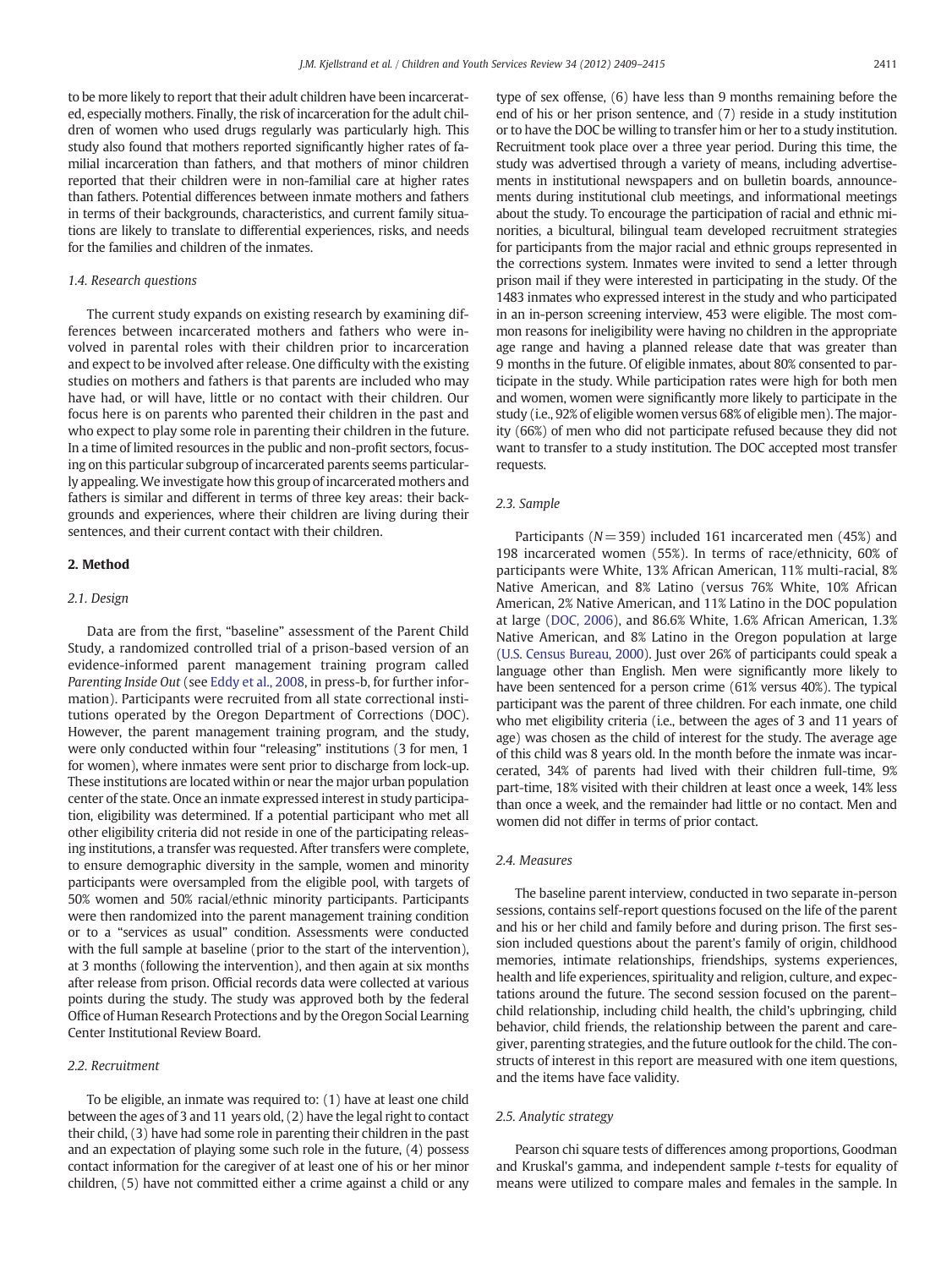#### <span id="page-3-0"></span>Table 1

Background characteristics of incarcerated men and women.

|                                                                                       | Men                    |                            | Women                    |                              | $X^2$                | t                   | p            | df                  |
|---------------------------------------------------------------------------------------|------------------------|----------------------------|--------------------------|------------------------------|----------------------|---------------------|--------------|---------------------|
|                                                                                       | n(%)                   | M(SD)                      | n(%)                     | M(SD)                        |                      |                     |              |                     |
| N                                                                                     | 161 (46.5)             |                            | 198 (53.5)               |                              |                      |                     |              |                     |
| Education at time of arrest                                                           |                        |                            |                          |                              | $1.791$ <sup>a</sup> |                     | .408         | 2                   |
| Less than high school                                                                 | 54 (33.5)              |                            | 80 (40.4)                |                              |                      |                     |              |                     |
| High school or equivalent                                                             | 53 (32.9)              |                            | 58 (29.3)                |                              |                      |                     |              |                     |
| Post high school                                                                      | 54 (33.5)              |                            | 60 (30.3)                |                              |                      |                     |              |                     |
| Employment                                                                            |                        |                            |                          |                              |                      |                     |              |                     |
| Had a job in the year prior to arrest                                                 | 120(75.5)              |                            | 102(51.5)                |                              | 21.522 <sup>b</sup>  |                     | .000         | $\mathbf{1}$        |
| Average number hours worked per week                                                  |                        | 48.07 (15.4)               |                          | 39.7 (11.3)                  |                      | $-4.421$            | .000         | 210                 |
| Approximate monthly income from jobs<br>Approximate household income from all sources |                        | 2664 (2442)<br>5793 (9073) |                          | 1756 (2063)<br>5097 (11,973) |                      | $-2.838$<br>$-.576$ | .005<br>.565 | 203<br>322          |
| Parent households receiving one or more types of government aid                       | 113(71.1)              |                            | 158 (79.8)               |                              | 3.674 <sup>b</sup>   |                     | .055         | 1                   |
| 6 months prior to incarceration                                                       |                        |                            |                          |                              |                      |                     |              |                     |
| Mental health and substance use                                                       |                        |                            |                          |                              |                      |                     |              |                     |
| Parent ever experienced drug and/or alcohol abuse or addiction                        | 137 (86.7)             |                            | 183 (93.4)               |                              | 4.467 <sup>b</sup>   |                     | .035         | $\mathbf{1}$        |
| Parent ever been diagnosed with mental health/behavioral/learning                     | 69 (43.4)              |                            | 103(52.0)                |                              | 2.627 <sup>b</sup>   |                     | .105         | $\mathbf{1}$        |
| problems                                                                              |                        |                            |                          |                              |                      |                     |              |                     |
| Parent ever experienced mental health problems                                        | 43 (27.2)              |                            | 89 (45.2)                |                              | 12.112 <sup>b</sup>  |                     | .001         | 1                   |
| Parent alcohol use 3 months prior to incarceration                                    |                        |                            |                          |                              | 27.373 <sup>a</sup>  |                     | .009         | 6                   |
| Never                                                                                 | 66 (45.2)              |                            | 87 (51.2)                |                              |                      |                     |              |                     |
| Once                                                                                  | 7(4.8)                 |                            | 14(8.2)                  |                              |                      |                     |              |                     |
| 2 to 3 times<br>1 time per week                                                       | 17(11.6)<br>10(6.8)    |                            | 13(7.6)<br>8(4.7)        |                              |                      |                     |              |                     |
| 2 to 3 times per week                                                                 | 7(4.8)                 |                            | 11(6.5)                  |                              |                      |                     |              |                     |
| 4 to 5 times per week                                                                 | 9(6.2)                 |                            | 12(7.1)                  |                              |                      |                     |              |                     |
| Daily                                                                                 | 30(20.5)               |                            | 25(14.7)                 |                              |                      |                     |              |                     |
| Parents marijuana use 3 months prior to incarceration                                 |                        |                            |                          |                              | $5.955^{\rm a}$      |                     | .428         | 6                   |
| Never                                                                                 | 66 (45.2)              |                            | 87 (51.1)                |                              |                      |                     |              |                     |
| Once                                                                                  | 7(4.8)                 |                            | 14(8.2)                  |                              |                      |                     |              |                     |
| 2 to 3 times                                                                          | 17(11.6)               |                            | 13(7.6)                  |                              |                      |                     |              |                     |
| 1 time per week<br>2 to 3 times per week                                              | 10(6.8)<br>7(4.8)      |                            | 8(4.7)<br>11(6.5)        |                              |                      |                     |              |                     |
| 4 to 5 times per week                                                                 | 9(6.2)                 |                            | 12(7.1)                  |                              |                      |                     |              |                     |
| Daily                                                                                 | 30(20.6)               |                            | 25 (14.7)                |                              |                      |                     |              |                     |
| Parents use of other drugs 3 months prior to incarceration                            |                        |                            |                          |                              | 27.373 <sup>a</sup>  |                     | .000         | 6                   |
| Never                                                                                 | 49 (33.6)              |                            | 36 (21.2)                |                              |                      |                     |              |                     |
| Once                                                                                  | 5(3.4)                 |                            | 1(0.6)                   |                              |                      |                     |              |                     |
| 2 to 3 times                                                                          | 13(8.9)                |                            | 5(2.9)                   |                              |                      |                     |              |                     |
| 1 time per week<br>2 to 3 times per week                                              | 10(6.8)<br>12(8.2)     |                            | 11(6.5)<br>15(8.8)       |                              |                      |                     |              |                     |
| 4 to 5 times per week                                                                 | 12(8.2)                |                            | 6(3.5)                   |                              |                      |                     |              |                     |
| Daily                                                                                 | 45 (30.8)              |                            | 96 (56.5)                |                              |                      |                     |              |                     |
| Life trauma                                                                           |                        |                            |                          |                              |                      |                     |              |                     |
| Parent ever hit by a romantic partner                                                 | 97 (61.4)              |                            | 152 (77.2)               |                              | 10.405 <sup>b</sup>  |                     | .001         | $\mathbf{1}$        |
| Parent ever been physically hurt by a romantic partner                                | 49 (31.0)              |                            | 140 (71.1)               |                              | 56.501 <sup>b</sup>  |                     | .000         | $\mathbf{1}$        |
| Parent ever been sexually assaulted                                                   | 20(12.8)               |                            | 94 (51.4)                |                              | 56.058 <sup>b</sup>  |                     | .000         | $\mathbf{1}$        |
| Parent ever experienced living on streets                                             | 76 (48.1)              |                            | 96 (48.7)                |                              | .014 <sup>b</sup>    |                     | .906         | $\mathbf{1}$        |
| Contact with target child                                                             |                        |                            |                          |                              |                      |                     |              |                     |
| One month prior to incarceration, parent's contact with target child                  |                        |                            |                          |                              | 2.646 <sup>a</sup>   |                     | .754         | 5                   |
| Lived with child full time                                                            | 53 (34.0)              |                            | 68 (36.6)                |                              |                      |                     |              |                     |
| Lived with child part time<br>Visited more than 1 time per week                       | 14(9.0)<br>28 (17.9)   |                            | 17(9.1)<br>36 (19.4)     |                              |                      |                     |              |                     |
| Visited once a week or less                                                           | 20(12.8)               |                            | 29 (15.6)                |                              |                      |                     |              |                     |
| Phone or mail contact                                                                 | 11(7.1)                |                            | 11(5.9)                  |                              |                      |                     |              |                     |
| No contact                                                                            | 30 (19.2)              |                            | 25 (13.4)                |                              |                      |                     |              |                     |
| Parent's prison/criminal history                                                      |                        |                            |                          |                              |                      |                     |              |                     |
| Average sentence (years)                                                              |                        | 2.22(1.9)                  |                          | 1.46(1.2)                    |                      | $-4.498$            | .000         | 354                 |
| Average number of times in lock up as an adult                                        |                        | 14.24 (17.8)               |                          | 9.82(13.1)                   |                      | $-2.456$            | .015         | 295                 |
| Average number of times arrested as an adult<br>Ever arrested as a child/teen         | 111 (69.8)             | 20.27 (29.1)               | 91 (46.7)                | 13.43 (16.8)                 | 19.149 <sup>b</sup>  | $-2.736$            | .007<br>.000 | 345<br>$\mathbf{1}$ |
|                                                                                       |                        |                            |                          |                              |                      |                     |              |                     |
| <b>Family history</b><br>Biological parent arrested                                   |                        |                            |                          |                              | .079                 |                     | .779         | $\mathbf{1}$        |
| Biological parent in jail/prison                                                      | 91 (71.7)<br>76 (61.8) |                            | 124 (73.8)<br>112 (67.5) |                              | .769                 |                     | .381         | $\mathbf{1}$        |
| Biological parent with AOD problem                                                    | 101 (74.8)             |                            | 129 (75.4)               |                              | .000                 |                     | .999         | $\mathbf{1}$        |
|                                                                                       |                        |                            |                          |                              |                      |                     |              |                     |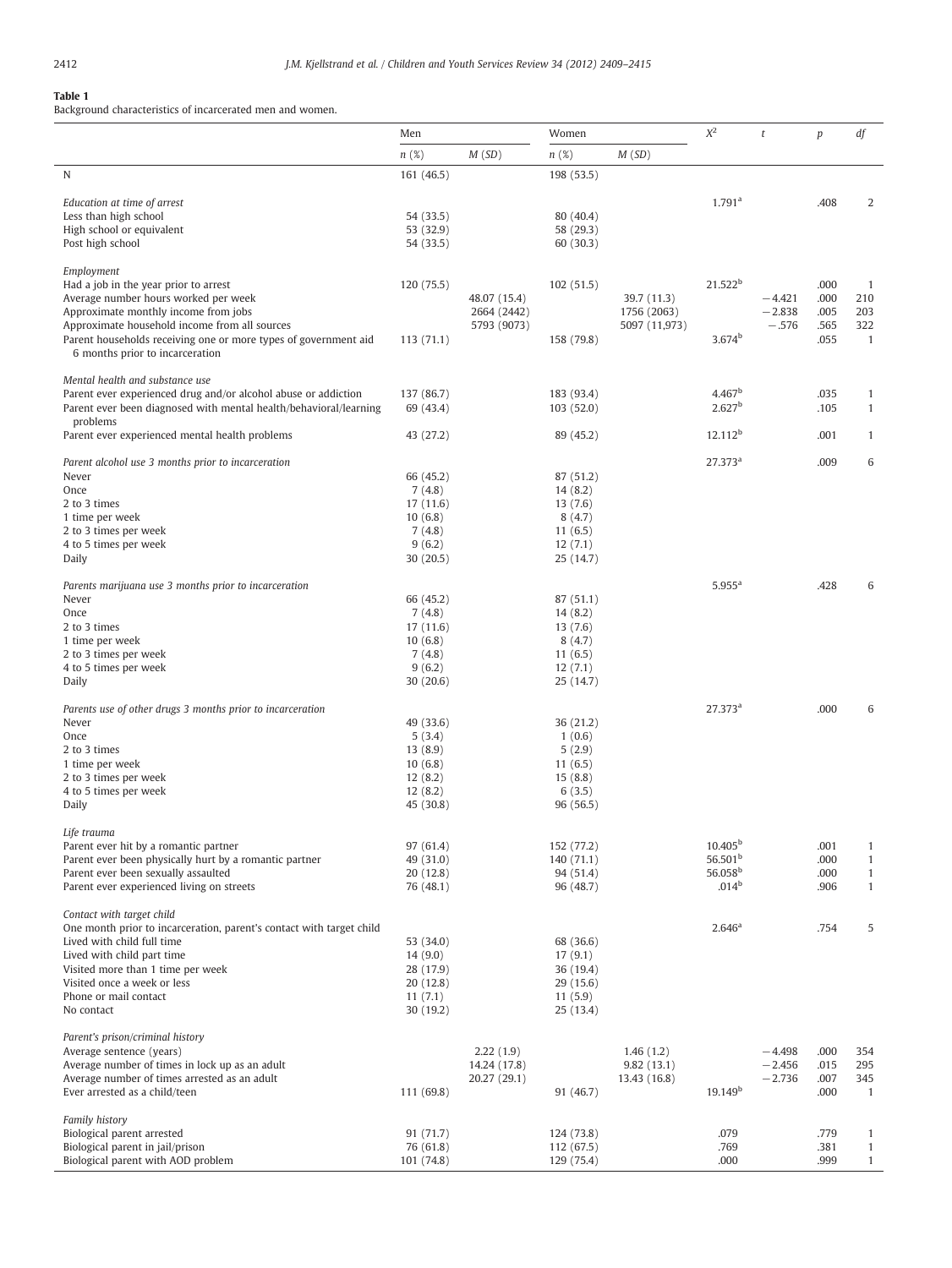#### Table 1 (continued)

|                    | Men        |       |           | Women |                     |      | df |
|--------------------|------------|-------|-----------|-------|---------------------|------|----|
|                    | n(%)       | M(SD) | n(%)      | M(SD) |                     |      |    |
| Caregiver of child |            |       |           |       | 62.113 <sup>a</sup> | .000 | 4  |
| Biological parent  | 118 (74.2) |       | 66 (33.5) |       |                     |      |    |
| Grandparent        | 23(14.5)   |       | 80(40.6)  |       |                     |      |    |
| Other relative     | 4(2.5)     |       | 20(10.2)  |       |                     |      |    |
| State custody      | 8(5.0)     |       | 10(5.1)   |       |                     |      |    |
| Other              | 6(3.8)     |       | 21(10.7)  |       |                     |      |    |

the t-tests, the Levene's test of significance was used to take into account whether equal variance could be assumed in each bivariate relationship.

#### 3. Results

#### 3.1. Similarities between incarcerated mothers and fathers

Incarcerated mothers and fathers in this sample were similar to each other in a number of significant ways. They were roughly of the same age (approximately 32 years on average), had similar racial/ethnic distributions, and had comparable education levels (approximately 30% to 40% had neither graduated from high school nor earned a GED). In terms of children, both incarcerated mothers and fathers had on average three children and the mean age of all of their minor children was 7 to 8 years old. Lastly, circumstances of their families of origin were alike for mothers and fathers, with approximately 70% having had a parent arrested, 60% to 70% having had a parent who had spent time in jail or prison, and roughly 75% having had a parent with a history of substance use problems.

#### 3.2. Differences between incarcerated mothers and fathers

Incarcerated mothers and fathers differed on a number of key issues related to employment, income, substance use, mental health, trauma, and criminal histories (see [Table 1](#page-3-0)). Similar to the findings in other studies, fewer mothers (52%) had been employed than fathers (76%), and those who had been employed had earned less money per month ( $M = $1756$ ) than fathers ( $M = $2664$ ). Of the families with an incarcerated mother, nearly half (45.6%) were living in poverty prior to incarceration (based on the 2006 poverty threshold guidelines), versus a third (31.7%) of families with an incarcerated father. Families with an incarcerated mother were also more likely to be receiving one or more types of government aid six months prior to incarceration.

In terms of drug and alcohol abuse, inmate mothers (93%) were more likely to report a prior drug and/or alcohol abuse or addiction than fathers (87%). While there was no significant difference in marijuana use, men tended to drink alcohol (specifically beer and wine) more frequently than women, while women used hard drugs more frequently than men and were almost twice as likely to report daily use of these drugs in the 3 months prior to their incarcerations (56%) than men (31%). Women were nearly twice as likely to report a mental health problem (45%) than fathers (27%). As seen in other studies, the incidence of physical abuse (71%) and sexual abuse (51%) was higher for inmate mothers than inmate fathers (31% for physical abuse and 13% for sexual abuse).

Personal criminal histories also differed between the genders, with inmate fathers being more likely to have longer criminal histories, including any involvement with the juvenile justice system (70% versus 47%), a younger age of first arrest as an adult (19.5 years versus 24.5 years), and greater past and expected future involvement with the adult criminal justice system, including currently being sentenced to a significantly longer time period (2.2 years versus 1.5 years). Fathers had significantly more adult arrests  $(M=20, SD=29)$  than mothers  $(M=13, SD=17)$ , and experienced more individual incarcerations (jail or prison;  $M=14$ ,  $SD = 17$ ) than mothers in the study ( $M = 10$ ,  $SD = 13$ ).

Finally, while there were similar proportions of incarcerated mothers and fathers living with their children prior to prison (a finding that reflects elements of the sampling strategy and requirements for participation), where children lived during their parents' incarceration differed. As found in other studies, during their parents' incarceration, the children of incarcerated fathers were more likely to be living with a biological parent (74% for fathers, 33% for mothers) and the children of incarcerated mothers were more likely to be living with a biological grandparent or great grandparent (14% for fathers, 40% for mothers).

#### 4. Discussion

In light of the growing number of incarcerated parents and the detrimental effects that incarceration may have on children and families, it is critical that more research-based information be gathered and disseminated. Interventions grounded in such data need to be developed and tested to try to assist inmate parents and their children as they navigate the real dangers posed to their well-being. This study takes a step towards meeting such a goal by providing background information on the characteristics and experiences of inmate mothers and fathers who are likely to parent their children once they return to the community.

The current study found that incarcerated mothers and fathers were similar in a variety of ways of importance to preventive intervention programs. Consistent with other studies, many of the incarcerated mothers and fathers in this study have had lives characterized by little education, low incomes, and histories of personal and family difficulties in the areas of substance abuse, domestic violence, and sexual violence, in addition to criminality. Thus, regardless of whether a parent is a mother or father, there are many issues that are shared that pose serious threats to successfully reintegrating back into the community and nurturing a child. Given this, "parenting" programs for incarcerated parents need to consider not only how to assist parents in developing or refining parenting skills in general and how to be a parent in the context of incarceration, but also on skills and strategies to positively re-enter and engage with their communities, families, and children after release. This includes addressing such critical topics as securing housing, pursuing education or job skills training, finding a job, refraining from destructive use of drugs and alcohol, avoiding abusive or detrimental relationships, and attending to mental health issues [\(Eddy et al., 2010\)](#page-5-0). Meeting these challenges is part of successful parenting.

The key differences between incarcerated mothers and fathers found in this study highlight gender specific areas that may warrant more extensive attention within parenting programs. Incarcerated mothers might especially benefit from programs with a more in depth focus on three especially debilitating areas: drug abuse, mental health issues, and past trauma from physical and sexual abuse (see [Eddy et al.,](#page-5-0) [2010; Laux et al., 2011\)](#page-5-0). These are major disruptors to parenting, and parenting programs that focus solely on teaching parenting skills are unlikely to have much of an impact on parents facing these types of issues. In fact, based on these findings as well as our collective clinical experience, we feel that addressing these individual health and safety needs are not only important but essential in assisting incarcerated mothers develop positive and effective parenting skills.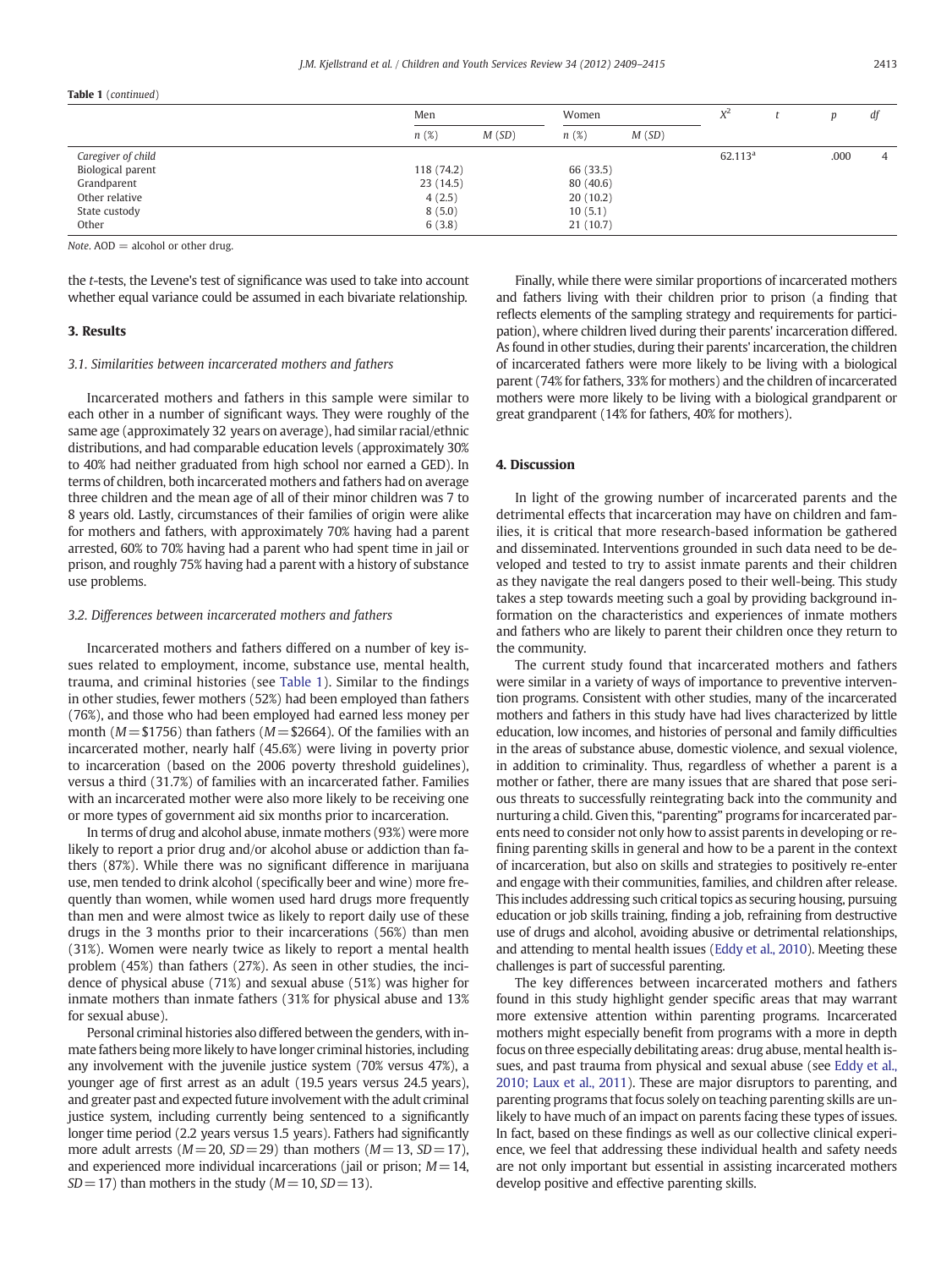<span id="page-5-0"></span>In contrast, incarcerated fathers might benefit from multimodal programs that help them overcome the legacy of more ingrained criminal lifestyles, including longer bouts of incarceration. Both of these issues serve as disruptors of parenting, as well as inhibitors to the accomplishment of successes in life that set a stage for fathers to parent in more positive manners. Programs that assist fathers in ending their involvement in long established patterns of criminality, such as drug and alcohol treatment, cognitive behavioral treatment, job skills training, and the facilitation of reconnection to the family, may be vital to helping incarcerated fathers develop positive and effective parenting skills.

Programs in these regards and that are offered to parents while they are in prison may be helpful to mothers and fathers in a number of these areas. In fact, results from a recent study (Kjellstrand & Eddy, 2012) suggest not only a need but also an interest from inmates to focus on these exact issues. However, interest in these more contextual areas becomes more pronounced as ex-offenders transition from prison to home and face these day-to-day issues of living in the community. Services that continue to work with and support inmates as they reintegrate into life outside of prison could be especially beneficial, and might be crucial to success for some individuals. More research is needed to determine the effectiveness of these enhanced parenting programs and the optimal times (i.e., pre-release versus post-release) for providing interventions that address these various issues.

## 5. Limitations

While this study expands on existing research focusing on gender differences of incarcerated parents, there are limitations that reduce its applicability to all inmate parents. First, the study focuses on a subgroup of inmate parents. To be in the study, participants had to have a child between 3 and 11 years old, have the legal right to contact their child, have parented their child prior to incarceration and hoped to be involved with their children post-release, and have at most 9 months remaining on their sentence. These selection criteria target a particularly involved and influential group of parents who were likely to be spending more time with their children post-release. However, these criteria limit the generalizability of the findings. Second, past studies have usually focused on all children in a family, rather than a specific child within a given age range as was done in this study. While this is helpful in understanding behaviors towards a targeted group of children, it limits our understanding of parenting patterns across all children of an inmate. Third, while the current study includes a more racially and culturally diverse sample than the geographic recruitment area, it does not reflect the profile of diversity found across the United States. For example, the sample includes a smaller proportion of African Americans and Hispanics than national samples (Glaze & Maruschak, 2008; Mumola, 2000). Despite these limitations, the study contributes additional information that will hopefully aid in our understanding of gender differences in inmate parents, and especially those parents who are likely to be actively parenting their children post-release.

### 6. Conclusion

Overall, the findings from this study suggest that researchers and clinicians developing programs for incarcerated parents and their families would be wise to look beyond traditional parenting topics and also work to address wider issues in the lives of parents and their children. Further, programs should be explored that take into consideration the needs and issues that affect incarcerated mothers and fathers and their families differentially. Doing so may increase the likelihood that prevention efforts are both more relevant and effective for the inmates in ameliorating distress, improving family and child functioning, and successfully reintegrating former inmates into their communities and families. The situations surrounding parental incarceration are

complex. Our responses need to recognize this complexity, and address the needs in as cost-effective way as possible.

#### Acknowledgments

We thank the inmates and families who participated in this study; the leadership and staff members of the Oregon Department of Corrections and participating correctional facilities for their support, guidance, and assistance; the leadership and staff members of Pathfinders of Oregon for their collaborative work on the project; Danita Herrera, Alice Wheeler, and Diana Strand and the many other hardworking members of the research team; and Rex Newton, Ph.D., for his mentoring and vision throughout all phases of this study. Funding for the project was provided by Grants MH46690 and MH65553 from the Division of Epidemiology and Services Research, NIMH, NIH; Grant HD054480 from the Social and Affective Development/Child Maltreatment and Violence, NICHD, NIH, U.S. PHS; a grant from the Edna McConnell Clark Foundation; and by the legislature of the State of Oregon.

# References

- Dallaire, D. H. (2007). Incarcerated mothers and fathers: A comparison of risks for children and families. Family Relations, 56, 440–453, http://dx.doi.org[/10.1111/](http://dx.doi.org/10.1111/j.1741-3729.2007.00472.x) [j.1741-3729.2007.00472.x.](http://dx.doi.org/10.1111/j.1741-3729.2007.00472.x)
- Department of Corrections [DOC] (2006). Inmate population profile for 12/01/2006. Retrieved from: [http://cms.oregon.gov/DOC/RESRCH/docs/inmate\\_pro](http://cms.oregon.gov/DOC/RESRCH/docs/inmate_profile_200612.pdf)file\_200612.pdf
- Eddy, J. M., Kjellstrand, J. M., Martinez, C. R., Jr., & Newton, R. (2010). Theory-based multimodal parenting intervention for incarcerated parents and their children. In J. M. Eddy & J. Poehlmann (Eds.), Children of incarcerated parents: A handbook for researchers and practitioners (pp. 237–261). Washington, DC: Urban Institute Press.
- Eddy, J. M., Martinez, C. R., Jr., Schiffmann, T., Newton, R., Olin, L., & Shortt, J. (2008). Development of a multisystemic parent management training intervention for incarcerated parents, their children and families. Clinical Psychologist, 12(3), 86–98, http://dx.doi.org[/10.1080/13284200802495461](http://dx.doi.org/10.1080/13284200802495461).
- Eddy, J. M., & Poehlmann, J. (Eds.). (2010). Children of incarcerated parents: Multidisciplinary perspectives on research, intervention, and policy. Washington, DC: Urban Institute **Press**
- Glaze, L. E., & Maruschak, L. M. (2008). Parents in prison and their minor children. (Special Report No. NCJ 222984). Washington, DC: Bureau of Justice Statistics, U.S. Department of Justice.
- Greene, S., Haney, C., & Hurtado, A. (2000). Cycles of pain: Risk factors in the lives of incarcerated mothers and their children. Prison Journal, 80(1), 3-24, http://dx.doi.org/ [10.1177/0032885500080001001.](http://dx.doi.org/10.1177/0032885500080001001)
- Greenfeld, L. A., & Snell, T. L. (1999). Bureau of Justice Special Report: Women offenders. (No. NCJ 175688). Washington, DC: U. S. Department of Justice.
- Hanlon, T. E., Carswell, S. B., & Rose, M. (2006). Research on the caretaking of children of incarcerated parents: Findings and their service delivery implications. Children and Youth Services Review, 29, 348–362, http://dx.doi.org[/10.1016/j.childyouth.2006.09.001](http://dx.doi.org/10.1016/j.childyouth.2006.09.001).
- Hanlon, T. E., O'Grady, K. E., Bennett-Sears, T., & Callaman, J. M. (2005). Incarcerated drug-abusing mothers: Their characteristics and vulnerability. The American Journal
- of Drug and Alcohol Abuse, 31(1), 59–77, http://dx.doi.org/[10.1081/ADA-200037564](http://dx.doi.org/10.1081/ADA-200037564). Henriques, Z. W. (1982). Imprisoned mothers and their children: A descriptive and analytical study. New York, NY: University Press of America, Inc.
- Hoffmann, H. C., Byrd, A. L., & Kightlinger, A. M. (2010). Prison programs and services for incarcerated parents and their underage children: Results from a national survey of correctional facilities. The Prison Journal, 90(4), 397–416, http://dx.doi.org/[10.1177/](http://dx.doi.org/10.1177/0032885510382087) [0032885510382087.](http://dx.doi.org/10.1177/0032885510382087)
- James, D., & Glaze, L. (2006). Mental health problems of prison and jail inmates. Washington, DC: Bureau of Justice Statistics.
- Johnston, D. (1992). Children of offenders. Pasadena, CA: Pacific Oaks Center for Children of Incarcerated Parents.
- Jose-Kampfner, C. (1995). Post-traumatic stress reactions in children of imprisoned mothers. In K. Gabel & D. Johnston (Eds.), Children of incarcerated parents (pp. 89–100). New York, NY: Lexington Books.
- Kjellstrand, J. M., & Eddy, J. M. (2011a). Mediators of the effect of parental incarceration on adolescent externalizing behaviors. Journal of Community Psychology, 39(5), 551–565, http://dx.doi.org[/10.1002/jcop. 20451.](http://dx.doi.org/10.1002/jcop. 20451)
- Kjellstrand, J. M., & Eddy, J. M. (2011b). Parental incarceration during childhood, family context, and youth problem behavior across adolescence. Journal of Offender Rehabilitation, 50(1), 18–36, http://dx.doi.org[/10.1080/10509674.2011.536720.](http://dx.doi.org/10.1080/10509674.2011.536720)
- Kohlberg, L., Ricks, D., & Snarey, J. (1984). Childhood development as a predictor of adaptation in adulthood. Genetic Psychology Monographs, 110, 94–162.
- Laux, J. M., Calmes, S., Moe, J. M., Dupuy, P. J., Cox, J. A., Ventura, C. W., et al. (2011). The career counseling needs of mothers in the criminal justice system. Journal of Offender Rehabilitation, 50, 159–173, http://dx.doi.org[/10.1080/10509674.2011.560551](http://dx.doi.org/10.1080/10509674.2011.560551).
- Lipsey, M. W., & Derzon, J. H. (1998). Predictors of violent or serious delinquency in adolescence and early adulthood: A synthesis of longitudinal research. In R. Loeber & D.P. Farrington (Eds.), Serious and violent juvenile offenders: Risk factors and successful interventions (pp. 86–105). Thousand Oaks, CA: Sage Publications, Inc.